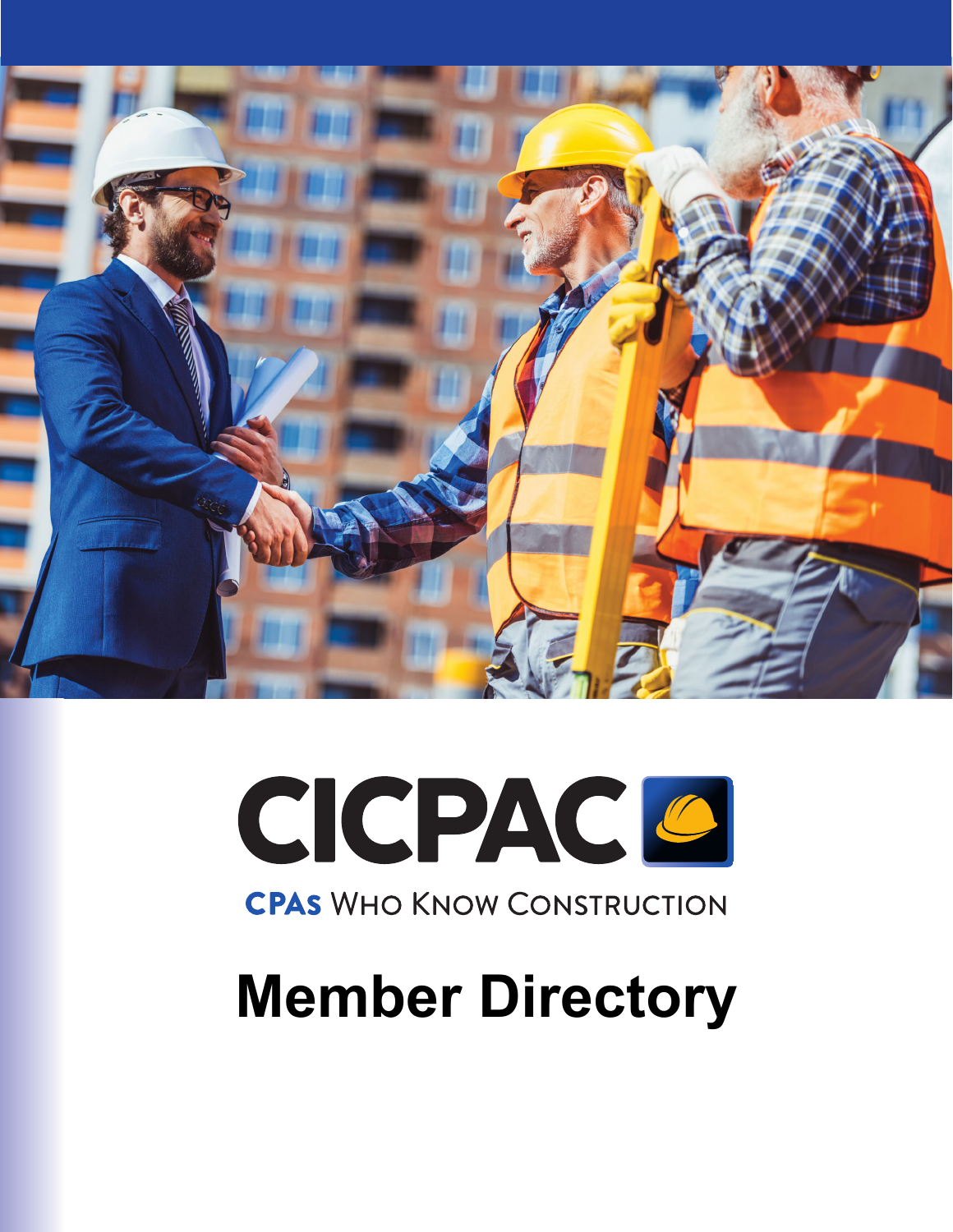# **MEMBER FIRMS**

#### **ALABAMA A**

**Warren Averett W** *Birmingham B* Will Aderholt W 205.979.4100 2 will.aderholt@warrenaverett.com

#### **HORNE H**

*Mobile M* Joel K. Bobo J 251.655.0500 2 joel.bobo@horne.com

#### **ARIZONA A**

**BeachFleischman PLLC B** *Phoenix P* Tracy Hughes T 602.265.7011 6 thughes@beachfleischman.com

*Tucson T* Bryan Eto B 520.321.4600 5 beto@beachfleischman.com

#### **ARKANSAS A**

**EGP, PLLC E** *Little Rock L* Colin Gorman C 501.320.1030 5 cgorman@egpcpas.com

#### **CALIFORNIA C**

**CliftonLarsonAllen C** *Walnut Creek W* Julian Xavier J 925.943.1776 9 iulian.xavier@claconnect.com

*Roseville R* Tim Mahoney T 916.677.5778 9 tim.mahoney@claconnect.com ti

**Gelman LLP G** *Irvine Ir* Mark Tackmann M 714.667.2600 7 mtackmann@gelmanllp.com

**Marcum, LLP M** *Los Angeles L* Warren Hennagin W 949.236.5620 9 warren.hennagin@marcumllp.com

#### **RBTK, LL R**

*San Diego S* Kevin Brown K 858.430.0300 8 kbrown@rbtk-cpa.com k **Soares, Sandall, Bernacchi & Petrovich** *Oxnard* Rick Heldwein 805.485.7965 rickh@ssbp.com

#### **Soren McAdam** *Redlands* Cindy Watts 909.798.2222 cwatts@sorenmcadam.com

# **COLORADO**

**Plante Moran** *Denver / Fort Collins* Josh Billiard 970.282.5416 josh.billiard@plantemoran.com

# **CONNECTICUT**

**CohnReznick LLP** *Hartford* Dan Donofrio 959.200.7003 daniel.donofrio@cohnreznick.com

**Marcum LLP** *New Haven* Joe Natarelli 203.781.9710 joseph.natarelli@marcumllp.com

# **DELAWARE**

**Santora CPA Group** *Newark* Bill Santora 302.737.6200 bsantora@santoracpa.com

#### **DISTRICT OF COLUMBIA**

**Thompson Greenspon** *Fairfax* Gray Coyner 703.385.8888 gkc@tgccpa.com

#### **FLORIDA**

**H&Co. Advisors** *Miami* Emilio Alvarez 305.444.6503 ealvarez@handcoadvisors.com

**James Moore** *Gainesville* Jeremy Wright 352.378.1331 jeremy.wright@jmco.com **Kerkering, Barberio & Co.** *Sarasota* Shirley Fieber 941.365.4617 sfieber@kbarp.com

**Warren Averett** *Pensacola* Scott Warren 850.444.7218 scott.warren@warrenaverett.com

#### **GEORGIA**

**Coker James & Company P.C.** *Atlanta* Melinda Davis 770.916.9900 mad@cokerjames.com

# **ILLINOIS**

**Marcum LLP** *Deerfi eld* Tim Crosby 847.282.6368 tim.crosby@marcumllp.com

**Martin Hood LLC** *Champaign* Wade Hoey 217.315.2000 wade.hoey@martinhood.com

**Mowery & Schoenfeld, LLC** *Lincolnshire* Tom Keenan 847.281.3506 tkennan@msllc.com

**PKF Mueller** *Elgin* John Bibeau 630.524.5768 jbibeau@pkfmueller.com

**Scheff el Boyle, P.C.** *Edwardsville* Mark Korte 618.656.1206 mark.korte@scheffelboyle.com

# **INDIANA**

**Harding, Shymanski & Company, P.S.C.** *Evansville* Aaron Wilzbacher 812.464.9161 awilzbacher@hsccpa.com

**Katz, Sapper & Miller, LLP** *Indianapolis* Ron Lenz 317.580.2063 rlenz@ksmcpa.com

# **IOWA**

**BerganKDV** *Cedar Rapids* Adam Tillman 515.697.4530 adam.tillman@bergankdv.com

# **KANSAS**

**Adams Brown** *Wichita* Mark Barnett 316.262.6578 mbarnett@adamsbrowncpa.com

**Berberich Trahan & Co.** *Topeka* Pepper David 785.272.3176 pdavid@btandcocpa.com

## **KENTUCKY**

**Blue & Co.** *Lexington* Jennifer Miloszewski 859.253.1100 jmiloszewski@blueandco.com

**MCM LLP** *Louisville* Matt Neely 812.670.3434 matt.neely@mcmcpa.com

# **LOUISIANA**

**Daenen Henderson & Company** *Alexandria* Jacquelyn S. Daenen 318.445.4585 jdaenen@dhc-cpas.com

**LaPorte CPAs & Business Advisors** *Metairie* Christina Chifici 504.835.5522 cchifici@laporte.com

#### **MAINE**

**BerryDunn** *Portland* Linda Roberts 207.541.2281 lroberts@berrydunn.com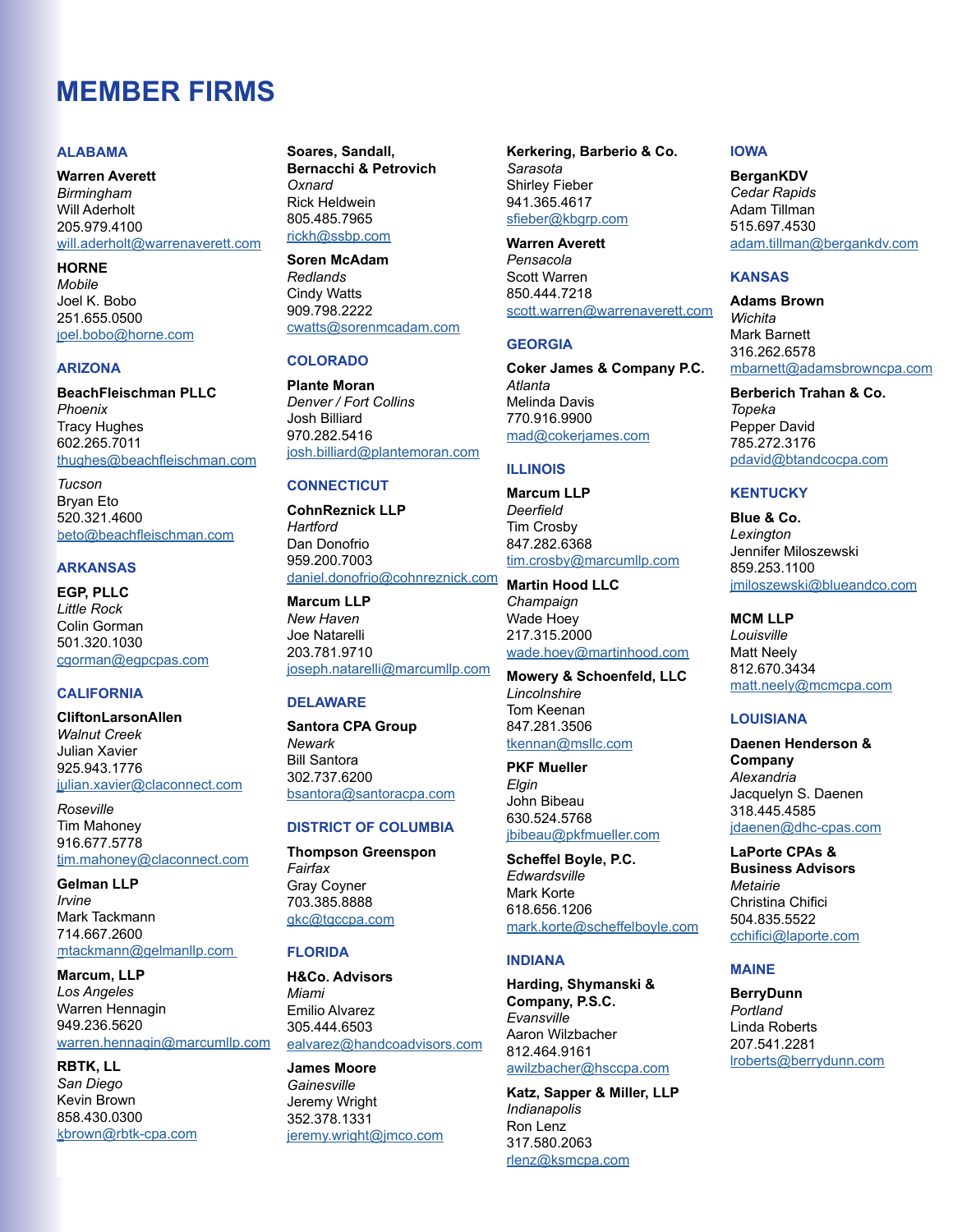# **MEMBER FIRMS**

#### **MARYLAND M**

**KatzAbosch K**

*Timonium T* Kristin Bailey K 410.307.6398 4 kbailey@katzabosch.com k

#### **MASSACHUSETTS M**

**BerryDunn B** *Boston B* Linda Roberts L 617.878.2175 6 lroberts@berrydunn.com lr

**CohnReznick LLP C** *Springfi eld S* Dan Donofrio D 959.200.7003 9 daniel.donofrio@cohnreznick.com James Main

## **MICHIGAN M**

**Brickley DeLong B** Grand Haven John Koscielniak J 616.608.8538 6 jkoscielniak@brickleydelong.com Linda Roberts jk

**Iannuzzi Manetta Ia** *Troy T* Chris Iannuzzi C 248.641.0005 2 ciannuzzi@imc-cpa.com

**Yeo & Yeo CPAs & Y Business Consultants B** *Kalamazoo K* Carol Patridge C 269.329.7007 2 carpat@yeoandyeo.com

*Saginaw S* A.J. Licht A 989.793.9830 9 andlic@yeoandyeo.com

#### **MINNESOTA M**

**Boyum Barenscheer B** *Bloomington B* Randy Feld R 952.854.4244 9 r<u>feld@myboyum.com</u>

#### **MISSISSIPPI M**

**HORNE H** *Ridgeland (Jackson) R* Joel K. Bobo J 601.326.1000 6 joel.bobo@horne.com jo

#### **MISSOURI**

**Anders CPAs + Advisors** *St. Louis* Robert Berger 314.655.5500 rberger@anderscpa.com

#### **NEBRASKA**

**Lutz** *Omaha* Ryan Cook 402.827.2085 rcook@lutz.us

#### **NEVADA**

**CliftonLarsonAllen** *Las Vegas* 702.259.6222 jim.main@claconnect.com

# **NEW HAMPSHIRE**

**BerryDunn** *Manchester* 603.518.2600 lroberts@berrydunn.com

#### **NEW JERSEY**

**Sax LLP** *Clifton* Ermal Luzaj 973.472.6250 eluzaj@saxllp.com

## **NEW MEXICO**

**CliftonLarsonAllen** *Albuquerque* Michael Mimovich 505.843.6492 michael.mimovich@claconnect.com

# **NEW YORK**

**Dannible & McKee, LLP** *Syracuse* Kenneth Gardiner 315.472.9127 kgardiner@dmcpas.com

**Grassi** *Long Island* Carl Oliveri 516.256.3500 coliveri@grassicpas.com

**RBT CPAs, LLP**

*Newburgh* Susan Howell 845.485.5510 slhowell@rbtcpas.com

#### **NORTH CAROLINA**

**Smith, Kesler & Company, PA** *Research Triangle Park* Allen Spence 919.544.5198 maspence@skandco.com

#### **OHIO**

**Barnes Dennig** *Cincinnati* Eric Goodman 513.241.8313 egoodman@barnesdennig.com

**GBQ Partners LLC** *Columbus* Bob Biehl 614.947.5211 bbiehl@gbq.com

**Kentner Sellers, LLP** *Dayton* Marvin Homan 937.898.1376 mhoman@kentnersellers.com

**Meaden & Moore, Ltd.** *Cleveland* Carlin Culbertson 216.928.5356 cculbertson@meadenmoore.com

**Mosley, Pfundt, Glick, & O'Brien, Inc.** *Maumee* R. David O'Brien 419.861.1120 david.obrien@mppginc.com

# **OKLAHOMA**

**Hogan Taylor** *Tulsa* John Cooper 918.745.2333 jcooper@hogantaylor.com

# **OREGON**

**Aldrich CPAs + Advisors** *Lake Oswego* Joe Schneid 503.620.4489 jschneid@aldrichadvisors.com

*Salem* Jim Dailey 503.585.7774 jdailey@aldrichadvisors.com

#### **PENNSYLVANIA**

**Kreischer Miller** *Horsham* Carlo Ferri 856.513.5512 cferri@kmco.com

**Stambaugh Ness, Inc.** *York* Tim Klimchock 717.757.6999 tklimchock@stambaughness.com

## **PUERTO RICO**

**Torres CPA Group** *Carolina* William Torres 787.752.4545 cpatorres@torrescpa.com

# **SOUTH CAROLINA**

**Smith, Kesler & Co., PA** *Spartanburg* W. Steve Hinds 864.327.1504 wshinds@skandco.com

# **TENNESSEE**

**Henderson Hutcherson & McCullough PLLC** *Chattanooga* Trip Farmer 423.756.7771 tfarmer@hhmcpas.com

**Marcum LLP** *Nashville* Jim Lundy 615.245.4000 jim.lundy@marcumllp.com

**Stallings & Associates CPAs** *Memphis* Jeff Stallings 901.365.7770 jeff.stallings@stallingscpas.com

# **TEXAS**

**Calvetti Ferguson** *Houston* Kyle Kmiec 832.742.2411 kkmiec@calvettiferguson.com

**Gollob Morgan Peddy PC** *Tyler* Heather Sellers 903.534.0088 heathers@gmpcpa.com